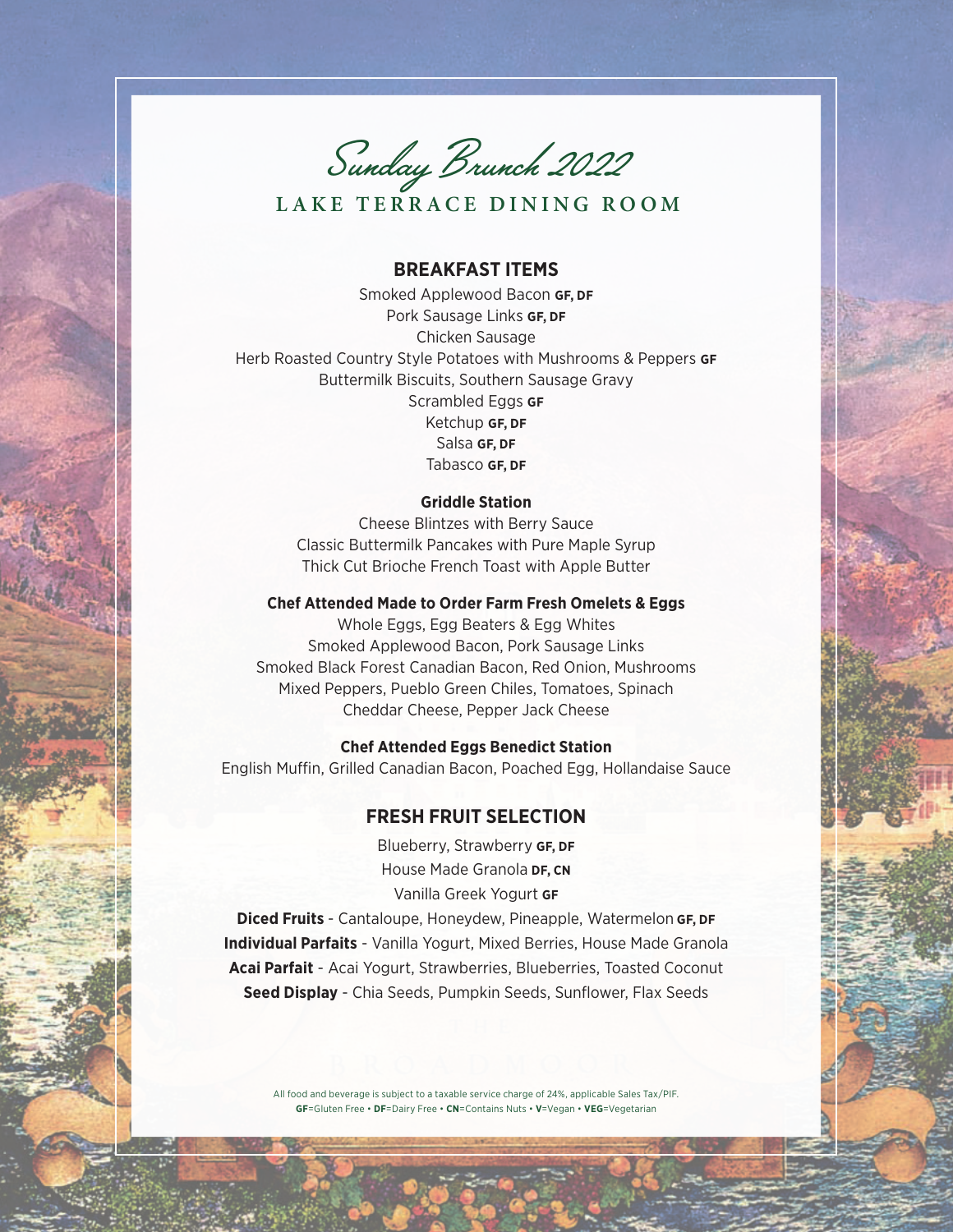**LAKE TERRACE DINING ROOM** *Sunday Brunch 2022*

## **MADE TO ORDER SUSHI ROLLS & RAW BAR**

**California Roll** - Crab Stick, Avocado, Cucumber, Toasted Sesame Seed **GF, DF Spicy Tuna** - Cream Cheese, Scallion, Toasted Sesame Seed **GF Veggie** - Cucumber, Avocado, Scallion, Teriyaki Mushroom, Pickled Daikon **GF, DF** Wasabi, Pickled Ginger, Soy Sauce Seasonal East & West Coast Oysters **GF, DF** Chilled Poached Shrimp **GF, DF** Chilled Bangs Island Mussels, Tomato Relish **GF, DF** Mignonette, Cocktail Sauce, Horseradish, Lemon, Tabasco, Oyster Crackers **GF, DF**

## **CHEESE & CHARCUTERIE**

Point Reyes Blue Cheese, Ted's Aged Cheddar, Sawatch Gouda **GF** Fennel Salami, Prosciutto di Parma **GF, DF** Smoked Salmon & Colorado Trout with Capers, Red Onion, Heirloom Tomato **GF, DF** Eagles Nest Ranch Honey Display **GF, DF** Stone Ground Mustard, Mixed Nuts

## **CHEF ATTENDED SALAD STATION**

**Broadmoor Caesar** Oven Dried Tomatoes, Garlic Croutons, Parmesan Cheese

#### **Baby Spinach Salad**

Crispy Pancetta, Button Mushrooms, Spiced Pecans Haystack Mountain Goat Cheese, Dijon Dressing **CN**

## **DISPLAYED SALADS**

#### **Caprese Salad**

Grilled Artichoke & Faro Salad, Oregano Vinaigrette Roasted Pepper & Grilled Radicchio **DF, V** Roasted Ruby Red Beets, Baby Arugula, Colorado Goat Cheese Pistachio Vinaigrette **CN, GF**

#### **Marinated Grilled Ratatouille Vegetables**

Eggplant, Squash, Zucchini, Red Peppers, Onion & Heirloom Cherry with Garden Basil Pesto & Olive Tapenade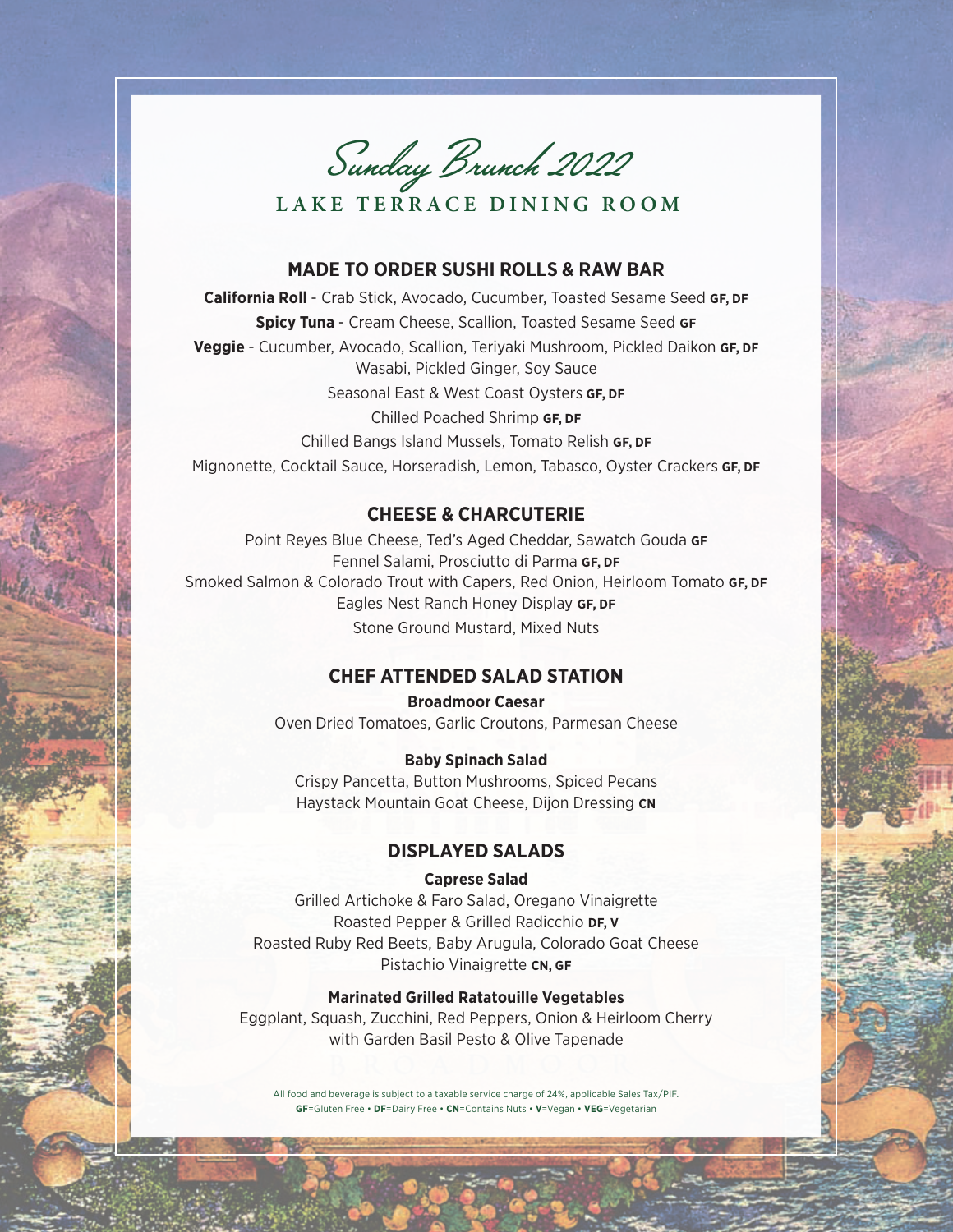*Sunday Brunch 2022*

# **LAKE TERRACE DINING ROOM**

## **CHEF ATTENDED CARVING STATIONS**

**Slow Roasted Prime Rib of Beef** Horseradish Black Pepper Cream Natural Jus, Sweet Butter Rolls Twice Baked Potato, Bacon, Chive, Cheddar Cheese

#### **Bourbon Glazed Whole Ham**

Caramelized Pineapple Relish Bourbon Pork Jus, Whole Wheat Rolls **GF** Sautéed Green Beans, Oven Roasted Tomatoes

## **ACTION STATIONS**

Seared To Order Verlasso Salmon, Caper Lemon Butter Sauce **GF** Charred Brussel Sprouts & Red Onion Seared To Order Chicken Medallions, Roasted Tomato & Mushroom Sauce Creamy Buttermilk Whipped Potato Seared To Order Pork Medallions, Mustard Pork Jus

## **DISPLAYED ENTREES**

**Red Wine Braised Beef Tip Bourguignon** Bacon Lardons, Pearl Onions, Butter Noodles

**Wild Mushroom Mac & Cheese** Elbow Noodles, Colorado Goat Cheese

#### **Ancient Grains & Broadmoor Farms**

Brown Rice, Red Quinoa, Green Lentils, Seasonal Farm Vegetables Sweet Potato, Charred Cauliflower, Chimichurri Sauce